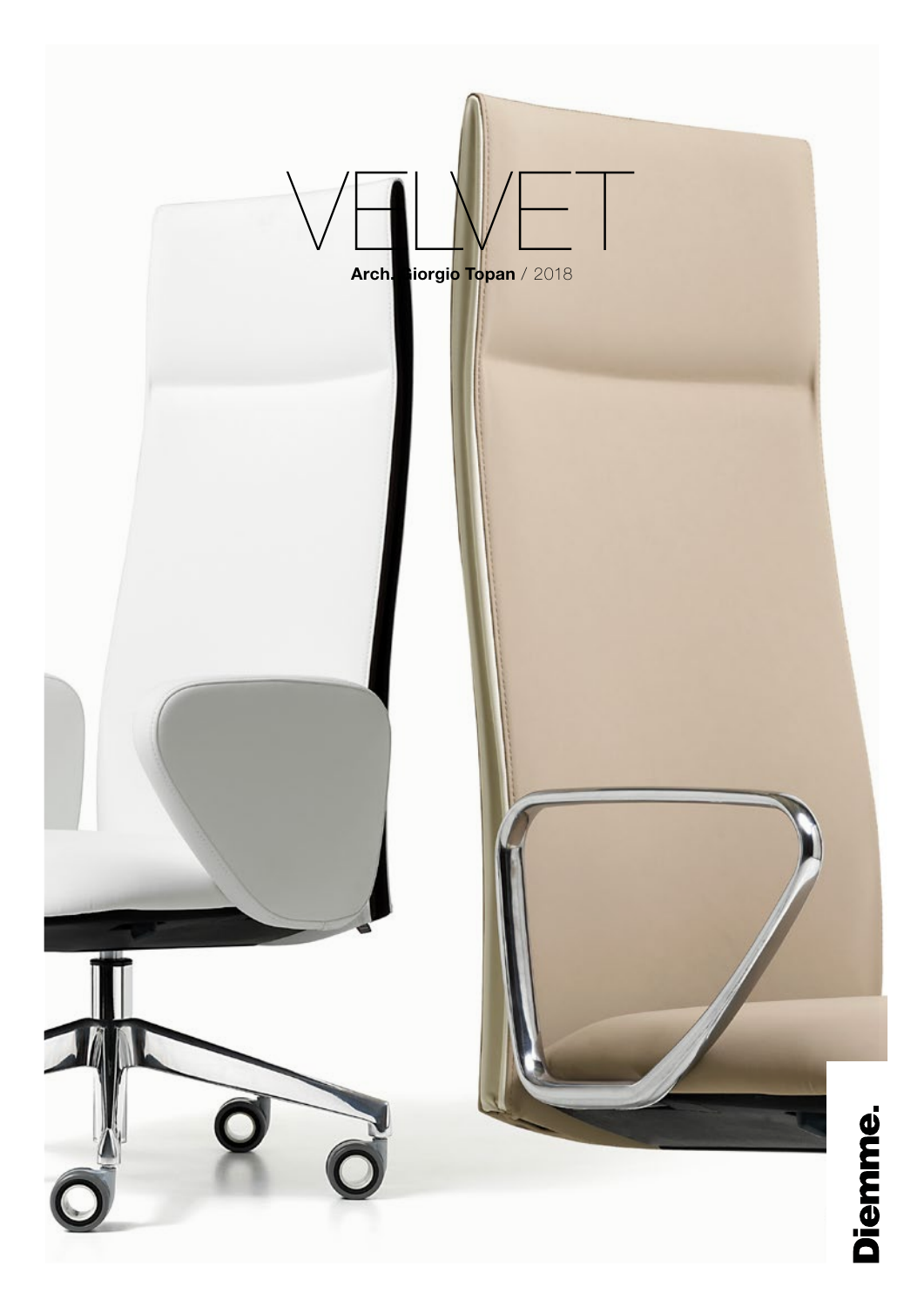

Designed by Giorgio Topan, VELVET is a versatile and slinky family that expresses its identity through its fine profile lines and its wealth of customizable details. It is light and slimline but still comfortable thanks to its high density seat. Velvet offers two armrest options: aluminium, suitable for environments with a contemporary feel; and fully padded, which fit with distinction into more traditional settings.



Ikon 330 - 130 - 230 - 430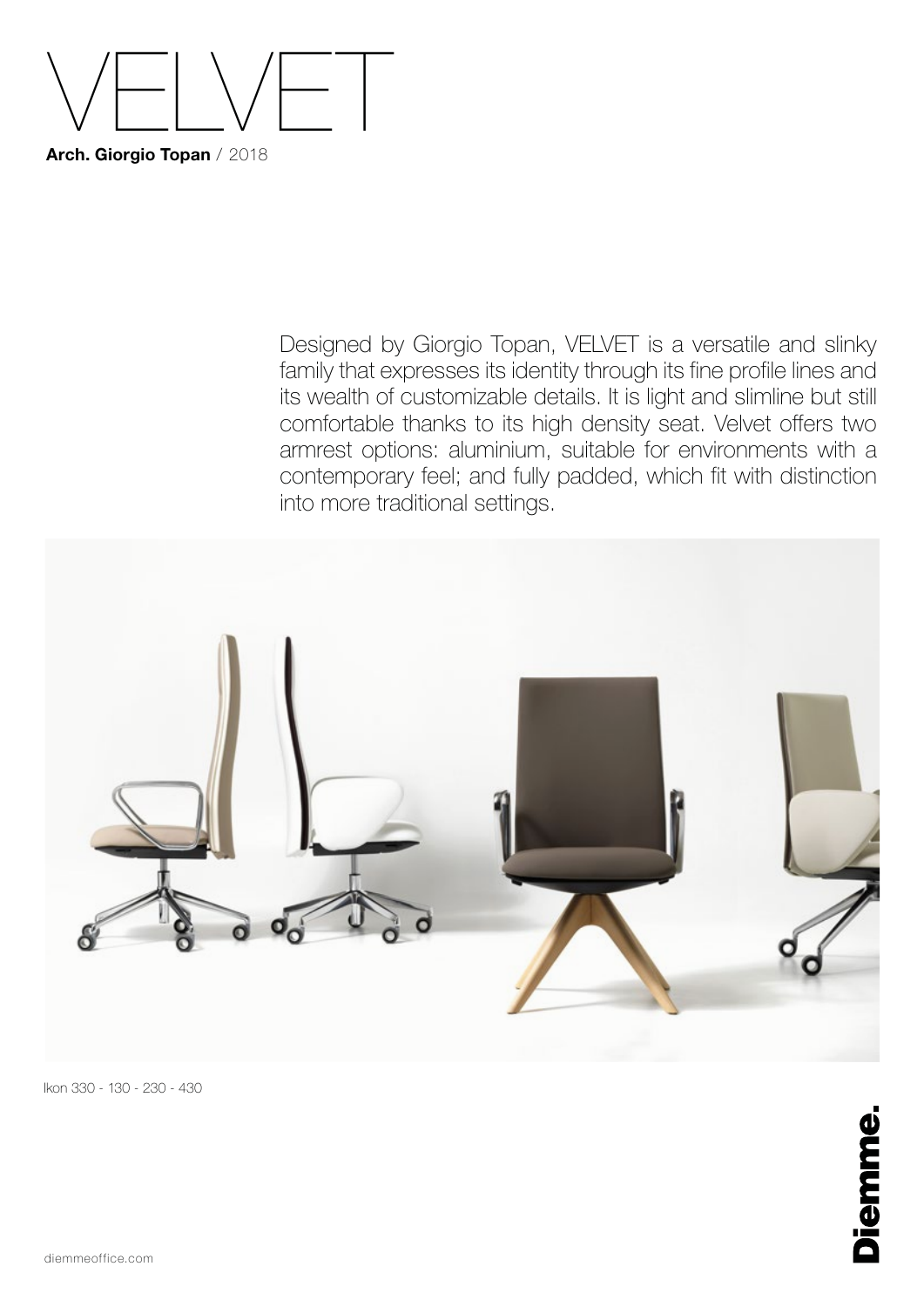

**Arch. Giorgio Topan** / 2018







Ikon 630 - 1230